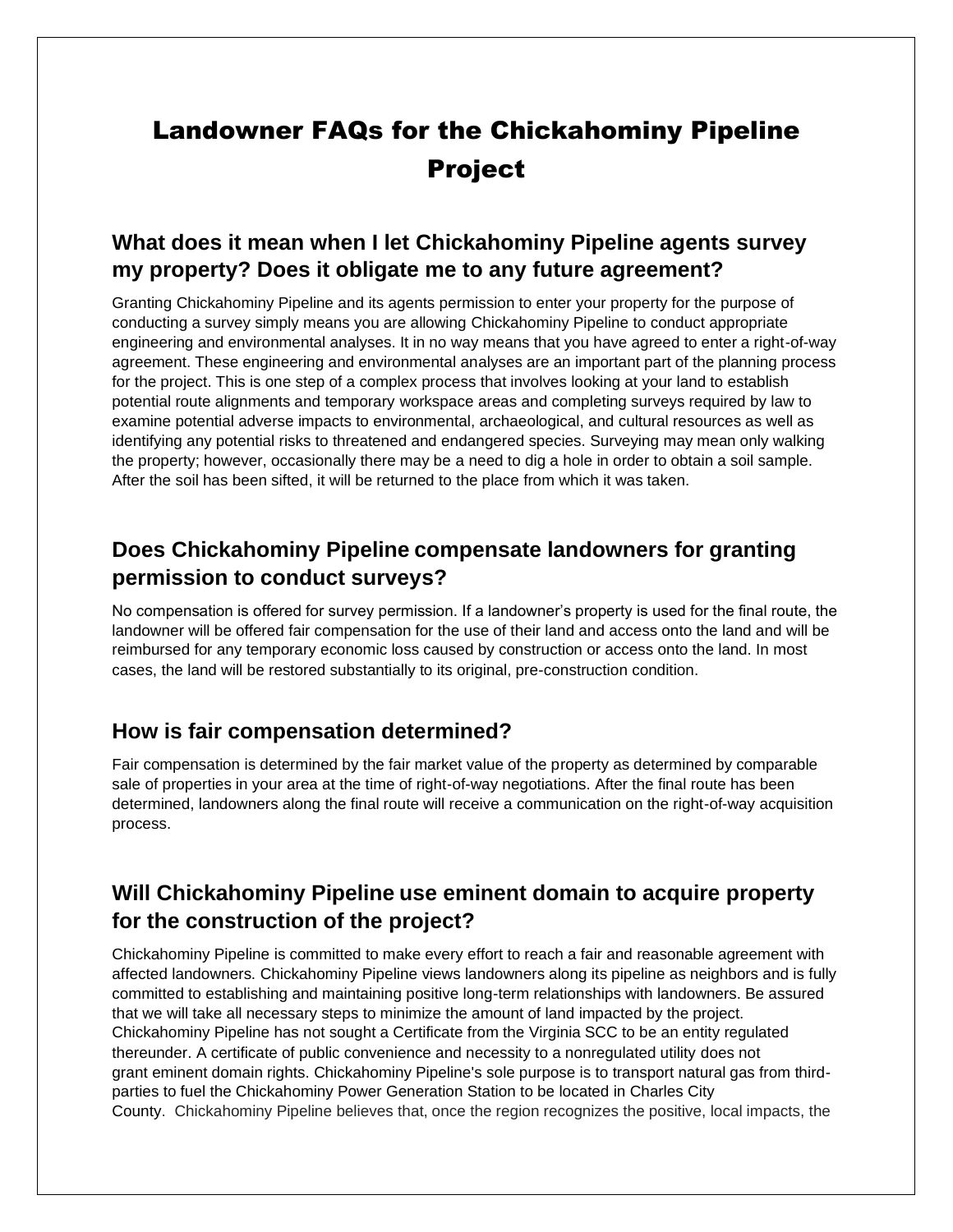landowners and other stakeholders will want this project. Not everyone will, but Chickahominy Pipeline believes the vast majority will.<sup>1</sup>

## **Will Chickahominy Pipeline restore my agricultural land for its original use after the construction?**

The use of land for farming or other agricultural purposes over a pipeline is quite common. Farmland will be restored in a manner designed to return the land to full production. Farmers will be compensated for the temporary loss of crop production.

## **If a right-of-way easement agreement is reached, will I still be able to use the property in the right-of-way after the construction of the pipeline is completed?**

Pipeline rights-of-way must be kept free from structures and other obstructions to provide access to the pipeline for maintenance and in the event of an emergency. Agricultural uses are normally permitted. Driveways, roads, parking lots and underground utilities are routinely permitted with the prior written approval of Chickahominy Pipeline. If a pipeline crosses your property, please do not plant trees or high shrubs on the right-of-way. Do not dig, build, store or place anything on or near rights-of-way without first having the pipeline marked and the right-of-way staked. Additionally, if you witness suspicious activity on a pipeline right-of-way, please report it to authorities, or call Chickahominy Pipeline at 1-804-729-9599.

## **If pipeline facilities on my property will be retired in the future, will Chickahominy Pipeline retain an easement on the property?**

As with other pipeline easements held by Chickahominy Pipeline, the permanent easement associated with a given pipeline is corporate asset, and Chickahominy Pipeline intends to retain that easement following the proposed pipeline retirement activities. Where a pipeline asset is being retired in place, Chickahominy Pipeline intends to retain rights to the pipeline easement, subject to the specific terms of the associated easements and pursuant to the laws of the state of the project.

## **Can property owners fence the easement on their property?**

Landowners can fence off the easement on their property provided they allow for Chickahominy Pipeline access to the easement via gates. Specifically, acceptable fencing includes: wire-type, stockade, decorative or similar fencing that can be easily removed or replaced where crossing the pipeline is routinely permitted.

## **How can property owners ensure the protection of the pipeline when digging?**

<sup>&</sup>lt;sup>1</sup> The prior version of this FAQ erroneously referred to the FERC eminent domain process instead of the SCC nonregulated utility process. This updated FAQ corrects that inaccuracy.